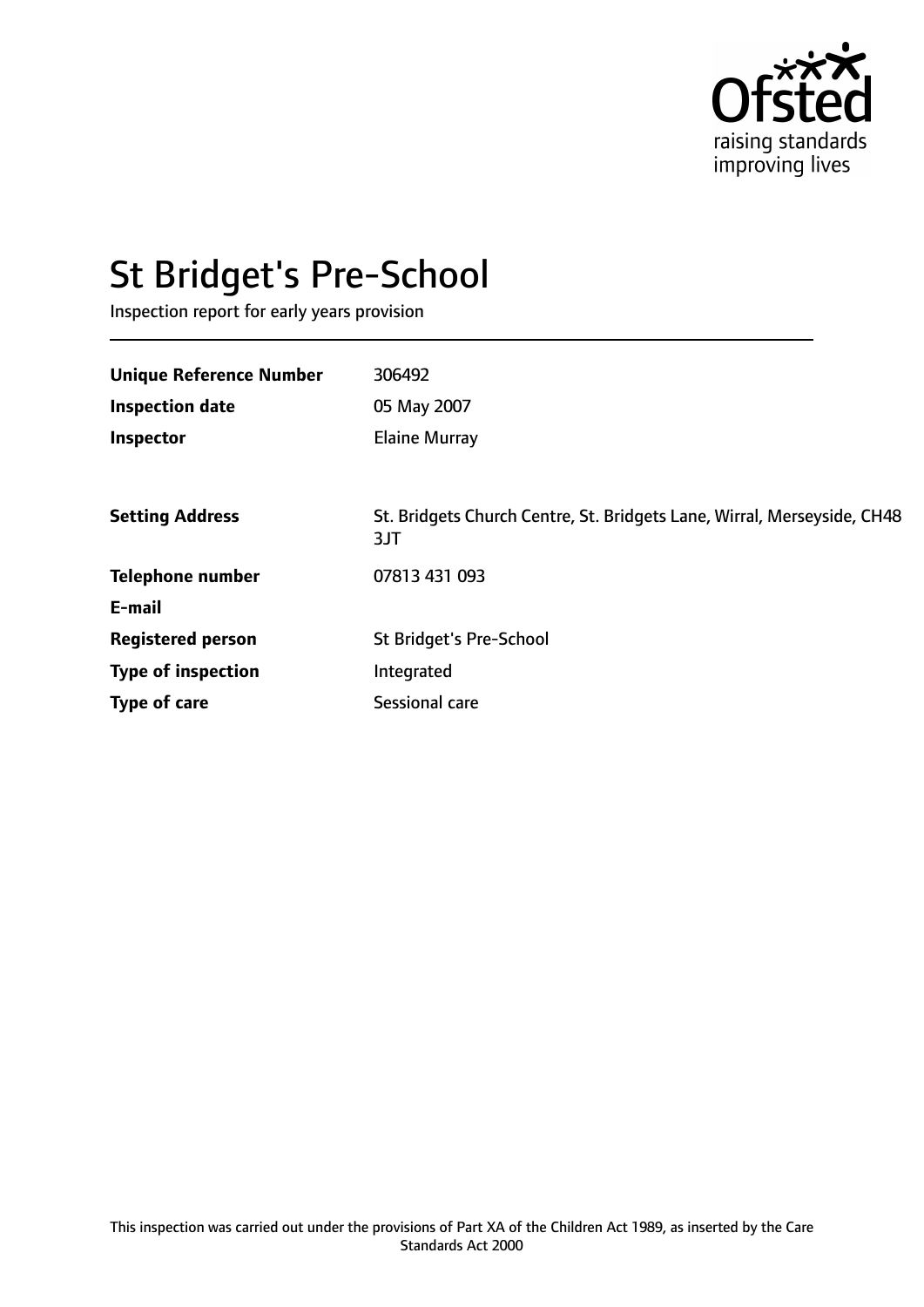#### **ABOUT THIS INSPECTION**

The purpose of this inspection is to assure government, parents and the public of the quality of childcare and, if applicable, of nursery education. The inspection was carried out under Part XA Children Act 1989 asintroduced by the Care Standards Act 2000 and, where nursery education is provided, under Schedule 26 of the School Standards and Framework Act 1998.

This report details the main strengths and any areas for improvement identified during the inspection. The judgements included in the report are made in relation to the outcomes for children set out in the Children Act 2004; the National Standards for under 8s day care and childminding; and, where nursery education is provided, the *Curriculum guidance for the foundation stage.*

The report includes information on any complaints about the childcare provision which Ofsted has received since the last inspection or registration or 1 April 2004 whichever is the later.

#### **The key inspection judgements and what they mean**

*Outstanding: this aspect of the provision is of exceptionally high quality Good: this aspect of the provision is strong Satisfactory: this aspect of the provision is sound Inadequate: this aspect of the provision is not good enough*

For more information about early years inspections, please see the booklet *Are you ready for your inspection?* which is available from Ofsted's website: *www.ofsted.gov.uk.*

## **THE QUALITY AND STANDARDS OF THE CARE AND NURSERY EDUCATION**

On the basis of the evidence collected on this inspection:

The quality and standards of the care are inadequate - notice of action to improve. The registered person does not meet the National Standards for under 8s day care and childminding.

The quality and standards of the nursery education are satisfactory.

#### **WHAT SORT OF SETTING IS IT?**

St Bridget's Pre-School was established in 1992. It is managed by a voluntary management committee, made up of parents of children at the pre-school and members of the local community. The group operates from a church hall within the grounds of St Bridget's Primary School, West Kirby, Wirral. A maximum of 20 children may attend the pre-school at any one time. The group is open Monday, Tuesday and Friday from 09.00 until 12.00, and on Monday and Thursday from 13.30 until 15.15 during school term times. All children share access to a secure enclosed outdoor play area.

There are currently 28 children aged from two to under five years on roll, 20 of whom are in receipt of funding for nursery education. Children come from the local area. The nursery currently supports a number of children who speak English as an additional language.

The pre-school employs five staff. Three staff including the manager hold appropriate early years qualifications.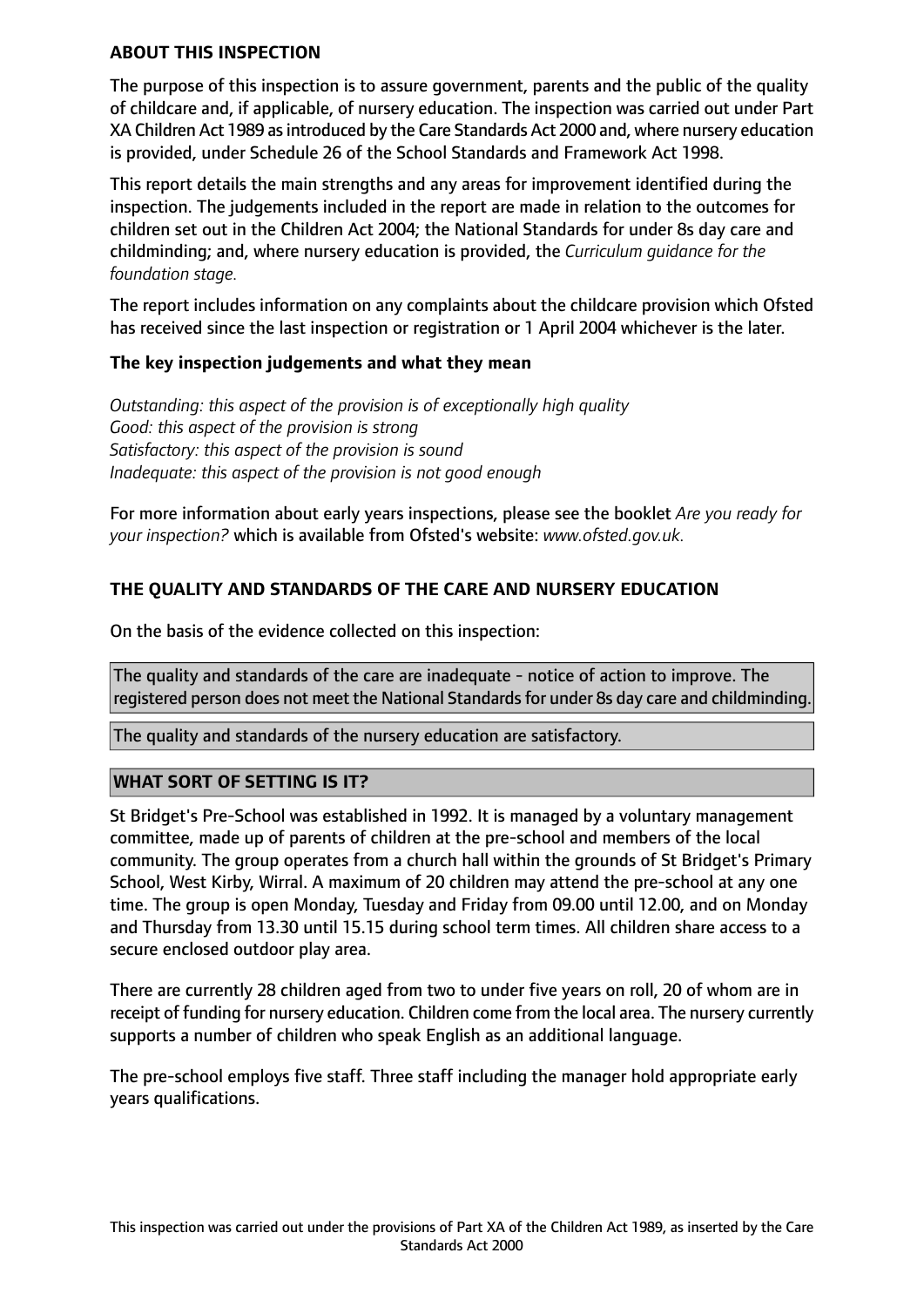#### **Helping children to be healthy**

The provision is inadequate.

Staff follow hygienic procedures as they clean surfaces and equipment, helping to protect children from the spread of germs. However, children are developing a limited awareness of hygienic procedures asthey do not routinely wash their hands before snack time. Children wash hands after using the toilet, but share the same towel for hand drying, which means there is risk of cross contamination. Most staff have an up to date first aid qualification, helping to meet children's needs in the event of a minor accident. However, children's health is not fully protected as staff do not request written parental permission for the seeking of any necessary emergency medical advice or treatment.

Staff plan a variety of opportunities to develop children's physical skills. As a result, children are learning to enjoy exercise and develop control of their bodies. Children benefit from weekly visits from a yoga teacher and a music and movement teacher. Children enjoy stretching and using their bodies to move in different ways. They have regular use of the playground and playing field of the school for physical exercise.

Children learn to enjoy a healthy diet as they are provided with fresh fruit each day as part of their snack. They are offered milk or water to drink at snack time, but fresh drinking water is not readily available to children at other times.

## **Protecting children from harm or neglect and helping them stay safe**

The provision is satisfactory.

Children are cared for in an appropriately welcoming environment. There are some displays of children's work, and toys and equipment are visible and accessible. This helpsto foster children's sense of security and belonging. Space is appropriately used as areas are provided for different purposes, for example, children look at books or be involved in activities The range of toys and equipment are suitable for different ages and abilities, meeting children's needs appropriately.

Generally good safety procedures are in place to protect children from hazards and dangers. Staff produce a written risk assessment of the premises, and outdoor area. Children also learn to protect their own safety as staff talk to them about why they must not run in pre-school. There is a clear fire evacuation procedure, but this is not always frequently practised in line with the recommendations of the fire safety officer.

Children are protected as staff have a satisfactory knowledge of the signs and symptoms of child abuse and hold relevant contact numbers. However, they are not sufficiently clear about the procedures to be followed relating to child protection, which has a negative effect on children's safety. The child protection policy includes the procedures to be followed in the event of an allegation being made against a staff member, but this was not available at inspection.

#### **Helping children achieve well and enjoy what they do**

The provision is satisfactory.

Children are content and secure and have positive relationships with staff. Children enjoy and are involved in the range of activities provided, which appropriately promote their all round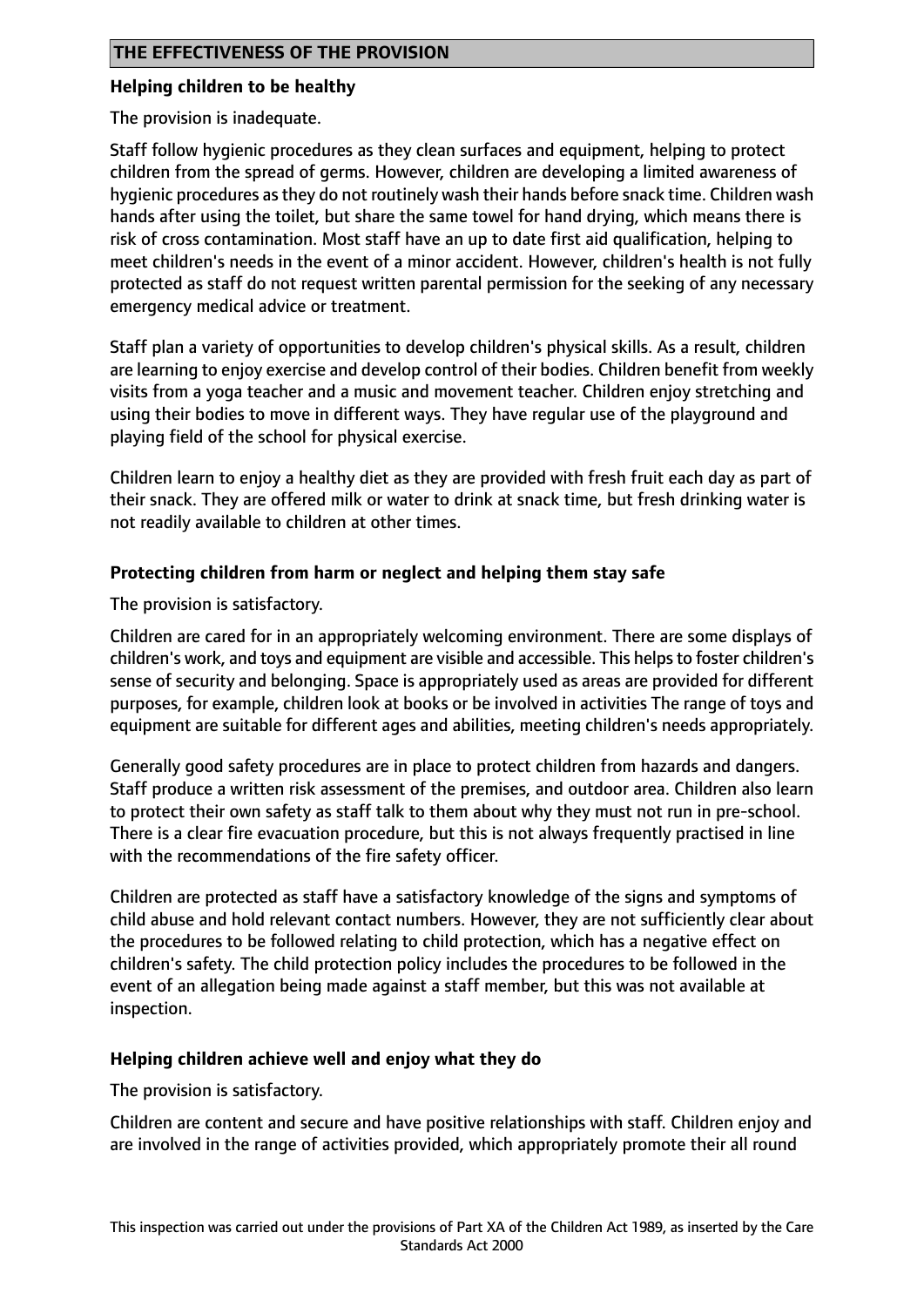development. Staff do not make use of the approach described in the 'Birth to three matters' framework to guide their planning and practice. Children enjoy free painting, role play and construction play. However, there are fewer chances for children to develop learning through sensory play. Younger children are supported well to complete activities, such as

construction play and drawing.

#### Nursery Education

The quality of teaching and learning is satisfactory. Staff have a generally good knowledge and understanding of the early learning goals and this is reflected in their teaching. Staff plan some interesting and worthwhile topic based activities that relate to the stepping stones. Staff involve themselves in children's self-chosen activities to promote learning. They promote children's language skills and confidence as they discuss with them who is in their family as part of a topic 'All about me'. Children are encouraged to be independent as they help to give out snack and put their own shoes on after yoga. A weekly session held for children about to transfer to primary school is used appropriately to provide activities with more challenge for able children. Children benefit from weekly sessions with visiting teachers, who develop children's learning through yoga, baking, music and movement and French. Staff have a satisfactory knowledge of children's capabilities. However, the present system of observing and recording children's progress does not ensure that children's progress in the six areas of learning is effectively monitored, or that assessments of children's learning are used to inform future planning.

Children co-operate well in role play as they create scenarios and share resources. They take turns during a game. They learn to develop a caring attitude as they take home toy bears belonging to the pre-school overnight, and the following day discuss what they have done and how they have cared for the bear. Children learn to express their ideas as they talk to staff about their families and what they are doing during activities. They recognise their names on cards at snack time and older children learn to write their names. Children enjoy listening to stories and choose books to look at independently. Children learn to count to 10 and beyond. They count the number of spots on a bean bag and some children recognise the numerals. Children learn to identify simple shapes and use mathematical language as they talk about 'big' and 'small' play dough models they have made. Children learn to observe change as they take part in weekly baking activities and watch seeds grow. They learn to make models using play dough, construction sets and waste materials. Children are becoming confident to use a computer to support their learning. They develop a sense of place through visitors to the pre-school, such as a fire-fighter, and outings to a farm. Children are developing pencil control and skills using scissors and dough cutters. Children are able to express their own ideas in creative work as they are involved in activities, such as free painting, printing and collage.

#### **Helping children make a positive contribution**

#### The provision is satisfactory.

Staff take care to ensure that all children can take part in the activities. They provide good support to individuals to compete activities. For example, younger children are supported to join in with yoga. This helps to promote their self-esteem. Children are encouraged to contribute to the day to day life of the setting. For example, they take turns to go over to the school with a staff member to collect fruit for snack. At tidy up time they take toys along the corridor to return them to the store cupboard. This helps to develop children's confidence and sense of belonging. Children for whom English is an additional language are appropriately included. However, staff do not obtain information about the children's home languages or culture to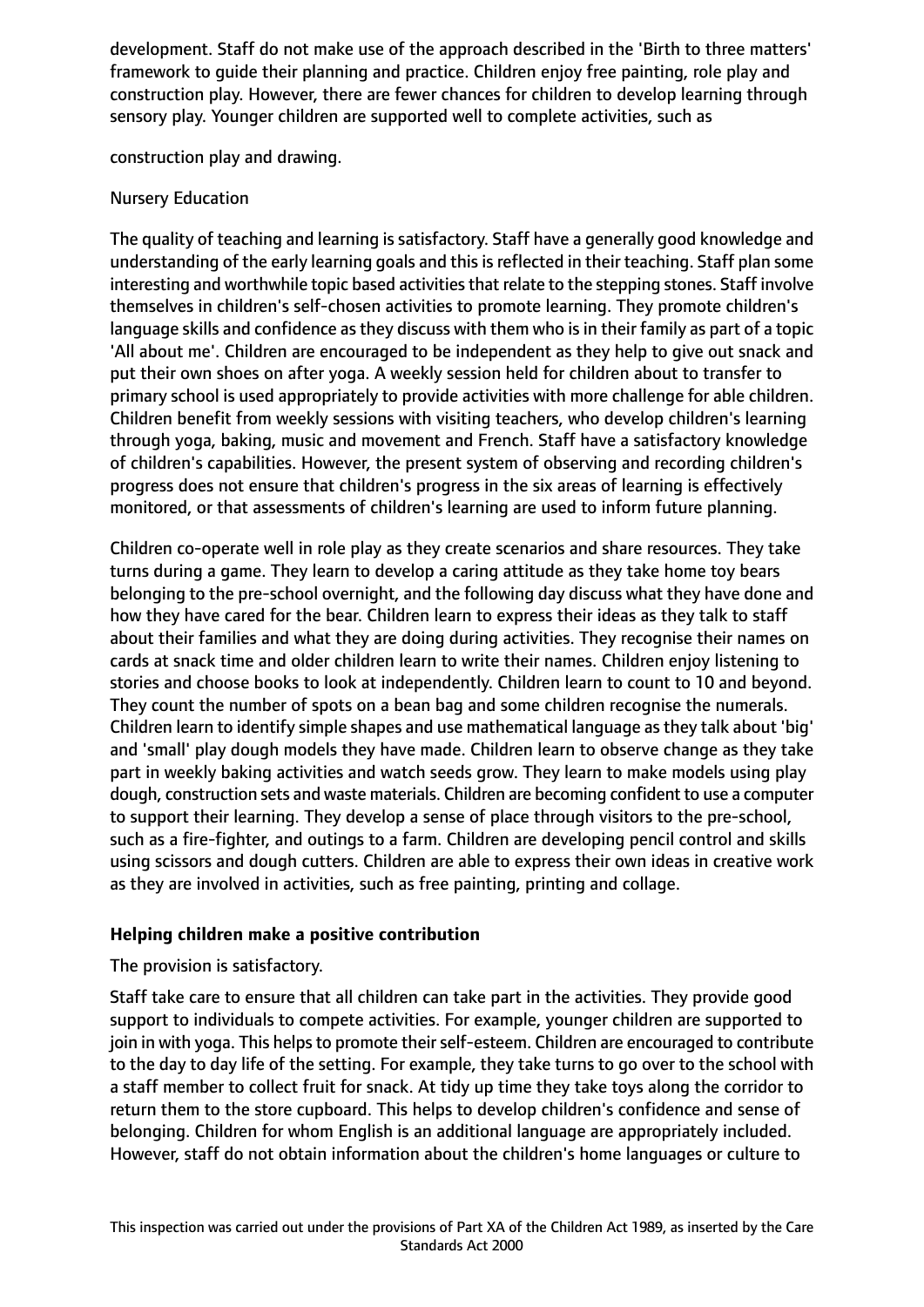help meet children's needs. Children develop an awareness of diversity and the wider community through a satisfactory selection of resources and activities that promote positive images. Older children develop an awareness of different cultures and beliefs through topic work relating to festivals, such as Diwali.

Children generally behave well due to staff's positive approach. Staff give them praise and support for their efforts and achievements. Children are familiar with the routines of pre-school. Children's spiritual, moral, social and cultural development is fostered.

The partnership with parents and carers of children receiving nursery education is satisfactory. Parents receive information about the educational provision through the parent's brochure, regular newsletters, and half term plans which are on display. They have regular chances to be informed about their children's progress as they are shown assessment profiles. Parents help out at the pre-school on a regular basis, helping them to be involved in and support children's learning. At times, parents are encouraged to be involved in their children's learning by developing aspects at home.

Staff request information about children before a child joins the pre-school and obtain most relevant parental permissions. This information is used to help meet children's needs appropriately. Information about children's progress is shared informally through talks.

## **Organisation**

The organisation is inadequate.

Most staff hold relevant childcare qualifications and this has a positive effect on children's welfare and learning. However, there is no system in place to ensure that the continuing training needs of staff are met, which has a negative effect on the care provided. Most policies and procedures are appropriately in place. There is a complaint procedure which is available to parents. However, managers are not aware of legislation regarding the required procedure for dealing with complaints and have not established a complaint record, which is a breach of regulations. Current routines and procedures do not ensure that children's good health is adequately promoted.

The leadership and management of the nursery education issatisfactory. The manager provides positive direction and staff work appropriately together to promote children's learning. The manager has a generally good awareness of the strengths and weaknesses of the setting.

Overall, the provision does not meet the needs of the range of the children for whom it provides.

#### **Improvements since the last inspection**

At the last inspection the setting was required to conduct a risk assessment of the outdoor area, keep a record of parents' names and ensure that there are sufficient staff qualified in first aid. These recommendations have been met with positive effect on children's safety and welfare. The setting was also required to develop the child protection policy. This has been done, but the full policy was not available at inspection.

The pre-school was required to use information from assessments to inform planning. This remains as an areas for development.